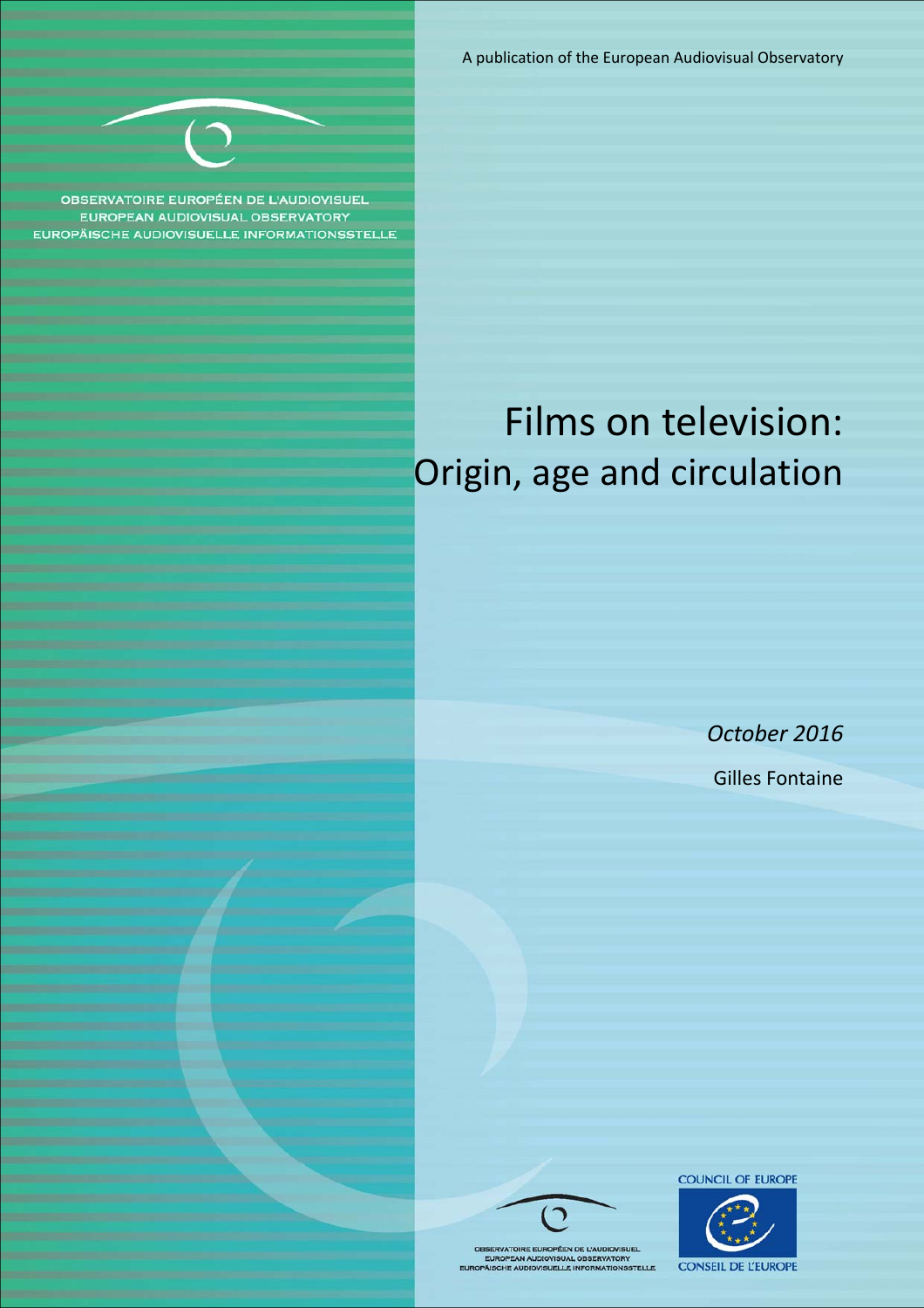Director of publication – Susanne Nikoltchev Executive Director, European Audiovisual Observatory

Author – Gilles Fontaine, Head of DIMF, European Audiovisual Observatory, gilles.fontaine@coe.int,

Press and Public Relations – Alison Hindhaugh, alison.hindhaugh@coe.int

Publisher European Audiovisual Observatory Observatoire européen de l'audiovisuel Europäische Audiovisuelle Informationsstelle 76 Allée de la Robertsau, F‐67000 STRASBOURG http://www.obs.coe.int Tel.: +33 (0)3 90 21 60 00 Fax: +33 (0)3 90 21 60 19

This brief was prepared by the European Audiovisual Observatory. The analyses presented in this report cannot in any way be considered as representing the point of view of the members of the European Audiovisual Observatory or of the Council of Europe.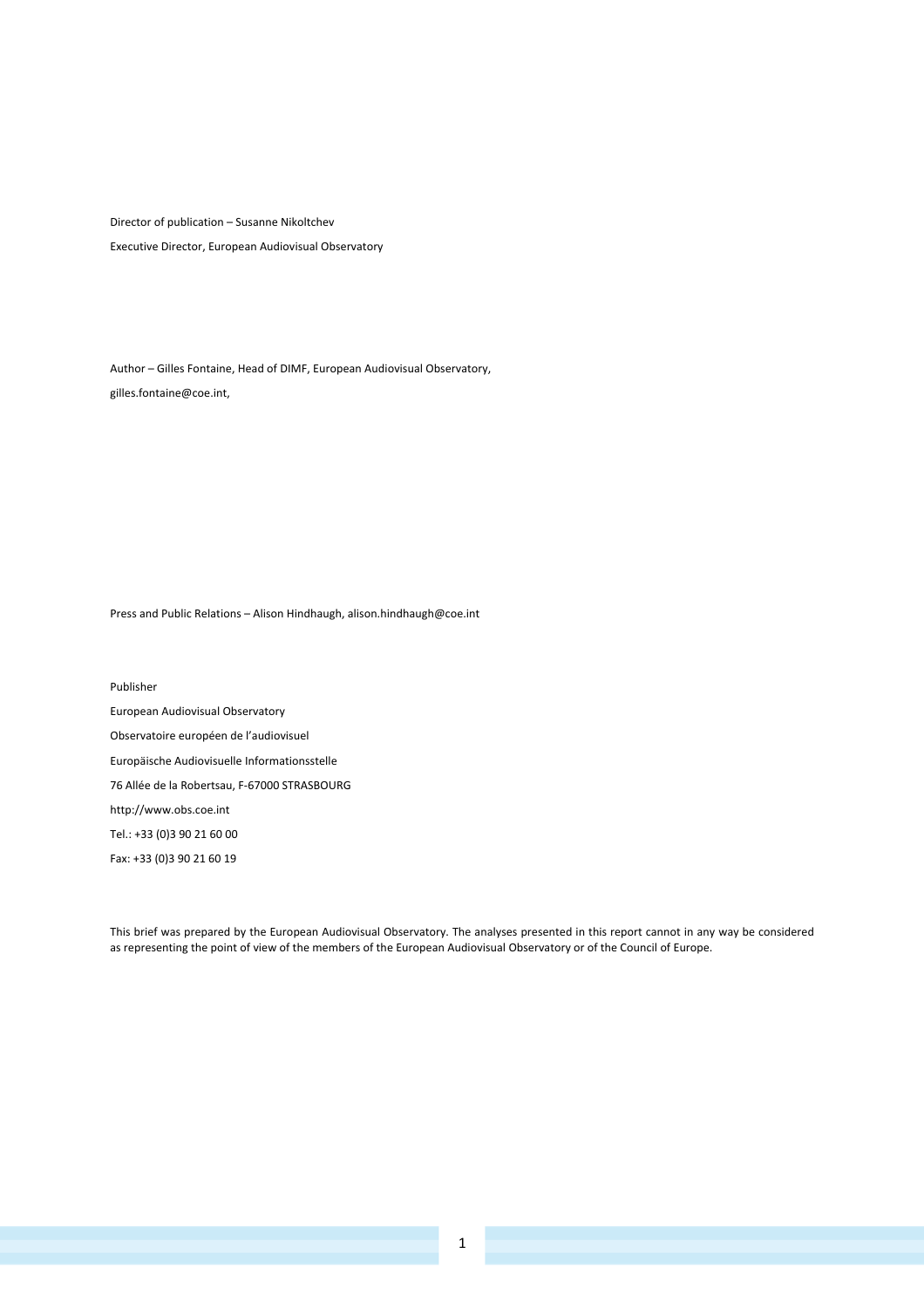

## Table of contents

| $\mathbf{1}$   |  |  |
|----------------|--|--|
| $\overline{2}$ |  |  |
| 3              |  |  |
| $\overline{4}$ |  |  |
| 5              |  |  |
| 6              |  |  |
| $\overline{7}$ |  |  |
| 8              |  |  |
|                |  |  |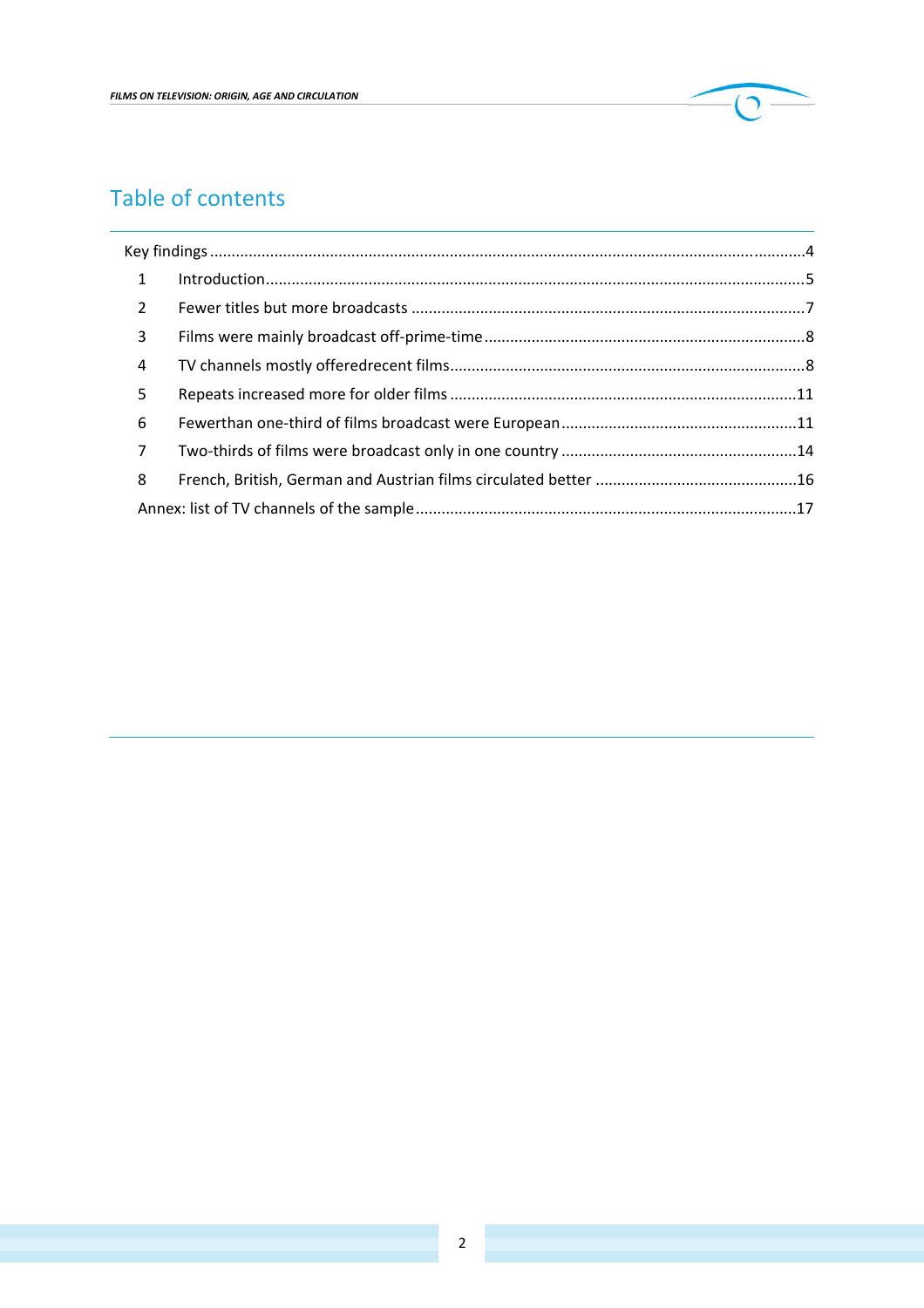

## List of tables

| Table 1: Average rate of repeat of films by age of production for the 2011-2012 and 2014-    |  |
|----------------------------------------------------------------------------------------------|--|
|                                                                                              |  |
| Table 2: The top 10 films by number of broadcasting countries during the 2014-2015 season 15 |  |
|                                                                                              |  |

## List of figures

| Figure 1: |                                                                                                  |    |
|-----------|--------------------------------------------------------------------------------------------------|----|
| Figure 2: | Number of films broadcast by the TV channels of the sample in the 2011-2012 and                  |    |
|           |                                                                                                  |    |
| Figure 3: | Breakdown of film broadcasts between prime-time and rest of the day 8                            |    |
| Figure 4: | Films broadcast during the 2014-2015 season by age of production (all day - including            |    |
|           |                                                                                                  |    |
| Figure 5: | Films broadcast during the 2014-2015 season by age of production (prime-time -                   |    |
|           |                                                                                                  |    |
| Figure 6: | Films broadcast by Pay-TV channels during the 2014-2015 season by age of production              |    |
|           |                                                                                                  |    |
| Figure 7: | Films broadcast by Free-TV channels during the 2014-2015 season by age of                        |    |
|           |                                                                                                  |    |
| Figure 8: | Films broadcast during the 2014-2015 season by country of origin (all day - including            |    |
|           |                                                                                                  |    |
| Figure 9: | Films broadcast during the 2014-2015 season by country of origin (prime-time -                   |    |
|           |                                                                                                  | 12 |
|           | Figure 10: Films broadcast during the 2011-2012 season by country of origin (all day - including |    |
|           |                                                                                                  |    |
|           | Figure 11: Films broadcast during the 2011-2012 season by country of origin (prime-time -        |    |
|           |                                                                                                  |    |
|           | Figure 12: Breakdown of unique EUfilms broadcast during the 2014-2015 season by country of       |    |
|           |                                                                                                  |    |
|           | Figure 13: Breakdown of films broadcast during the 2014-2015 season by number of countries of    |    |
|           |                                                                                                  |    |
|           | Figure 14: Breakdown of broadcasts in and outside the country of origin by country of origin     |    |
|           |                                                                                                  |    |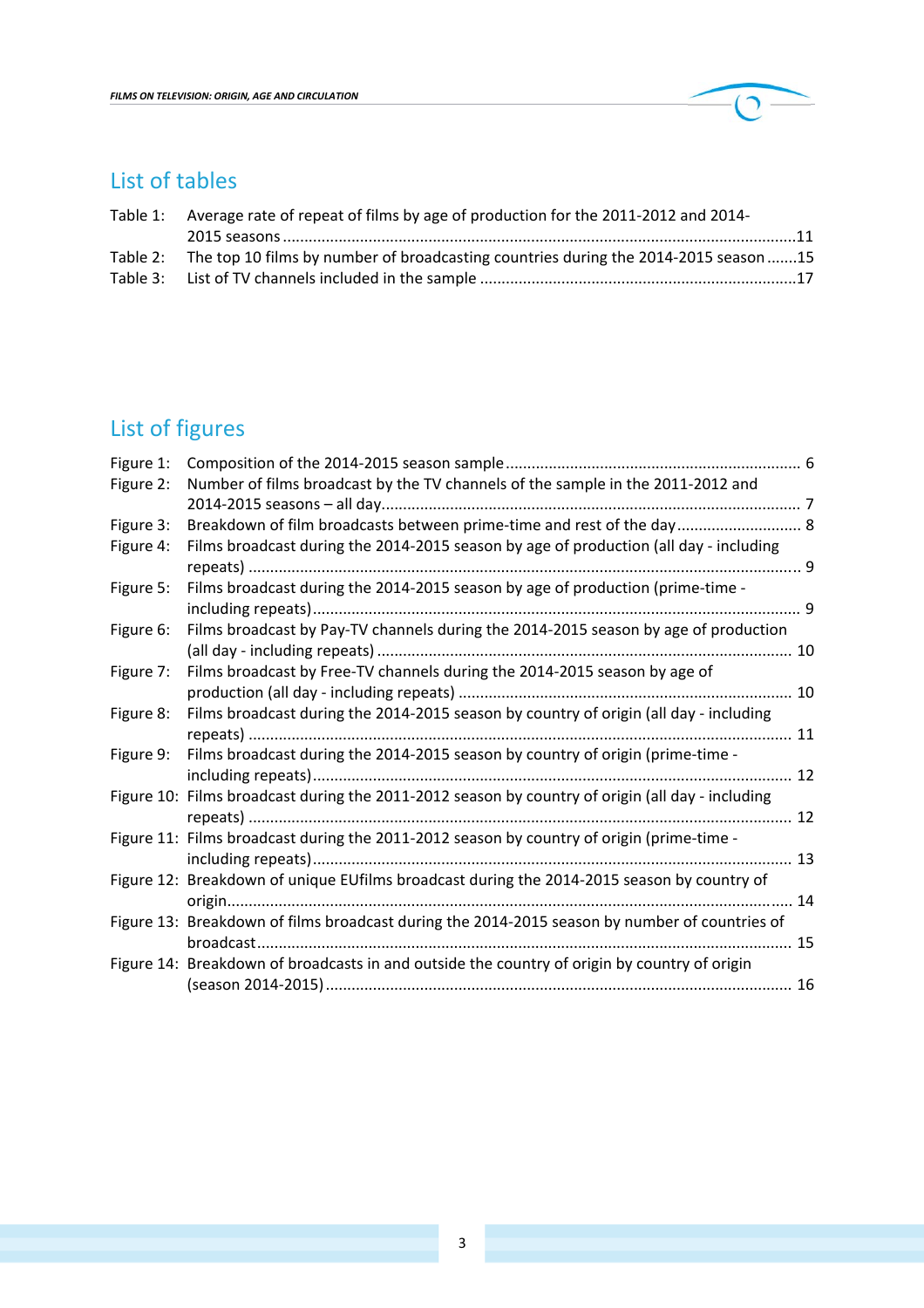

# **Key findings**

- This brief provides an analysis of films programmed by a sample of 125 TV channels from 17 European Union (EU) countries for two seasons: 2011‐2012 and 2014‐2015.
- The number of film broadcasts (including repeats) increased between the 2011‐2012 season and the 2014‐2015 season. However, excluding the repeats, the number of films broadcast actually decreased, indicating that the number of broadcasts per film increased over the period.
- Film were mainly broadcast off‐prime‐time: during the 2014‐2015 season, one‐fifth of the films were broadcast (including repeats) during the prime-time hours  $-$  a proportion that remained stable when compared with the 2011‐2012 season.
- The majority of films broadcast were produced relatively recently: films produced less than 10 years ago accounted for 53% of all films broadcast, and 48% of all films broadcast when excluding repeats. Pay‐TV channels tended to broadcast more recent films than Free‐TV channels.
- Films produced in the EU accounted for 31% of films broadcast by the TV channels of the sample during the 2014‐2015 season. This share decreased slightly when considering only prime‐time hours (26%). The 31% EU film share breaks down into 16% national films, and 15% EU non‐national films, indicating a significant level of circulation of EU films.
- Out of the 16,321 unique titles broadcast, 7,372 (45%) were produced in the EU, 7,546 (46%) in the USA and 1,403 (9%) in another region of the world.
- On average, a film was broadcast in the same year in two countries. However, most of the films (67%) were broadcast in only one country.
- EU films were broadcast in an average of 1.3 countries during the same year, while US films were broadcast in an average of 2.8 countries during the same year. This circulation difference between EU and US films explains why EU films, although representing 45% of unique films broadcast, only accounted for 27% of total films broadcast.
- The majority of the broadcasts of films produced in France, Germany, the United Kingdom and Austria took place outside the country of production.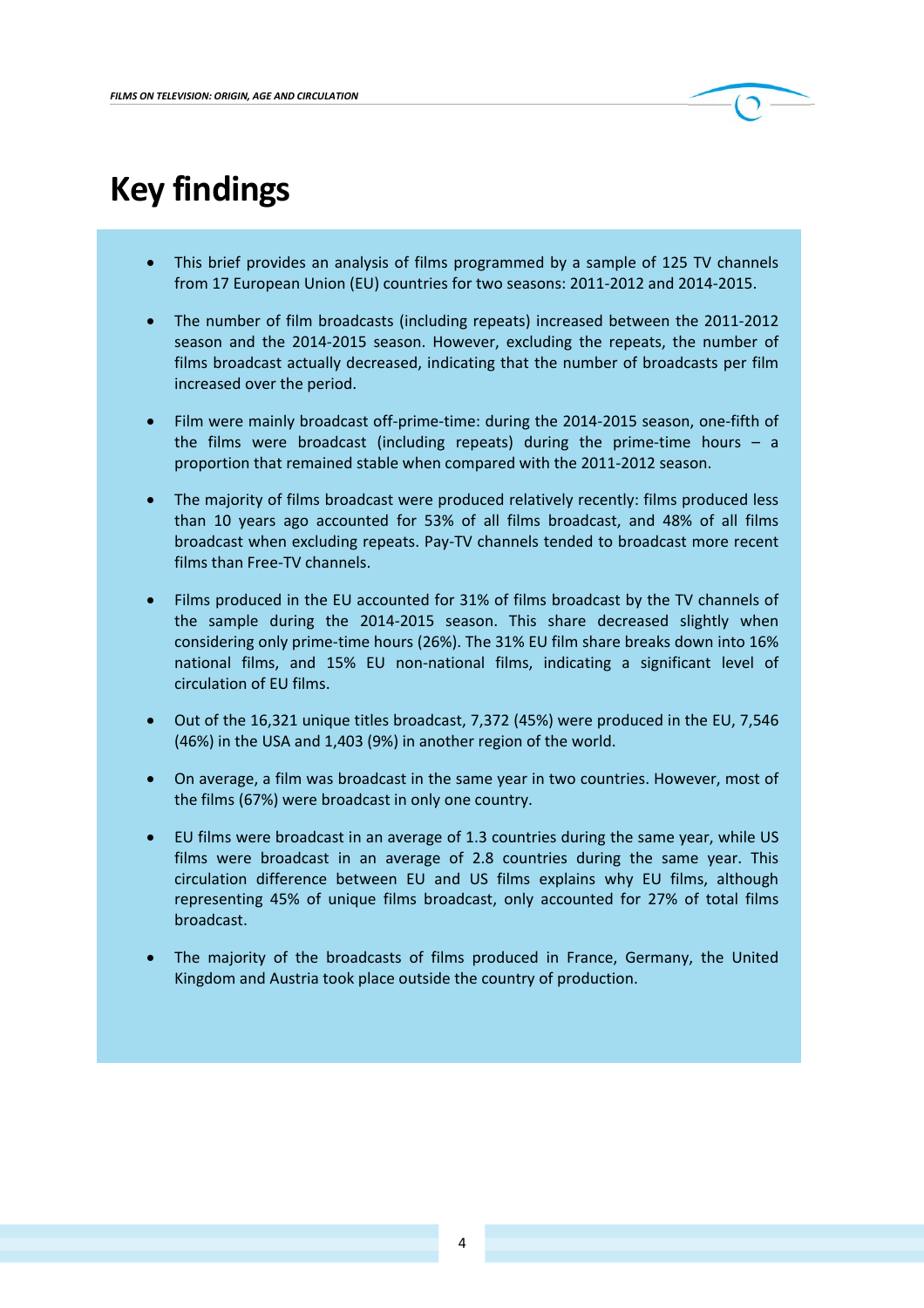# **Films on TV: Origin, age and circulation**

### **1 Introduction**

This brief provides an analysis of films programmed by a sample of television channels. This analysis is based on a set of data provided by Mediamétrie Eurodata TV. Mediamétrie tracked all film broadcasts for a sample of 125 TV channels from 17 European Union countries for two seasons: 2011‐2012 and 2014‐2015. The following information was provided by Mediamétrie: the name of the broadcasting TV channel; the title of the film in the broadcasting country and its original title; country of origin of the film and year of production; the schedule of the broadcast(s) (prime‐time or off‐ primetime).

This brief addresses four main questions:

- Did the number of films broadcast on TV increase or decrease?
- What was the share of among films broadcast on TV?
- What was the age of films broadcast on TV?
- Did films circulate between TV channels in Europe?

Different indicators are underscored throughout this brief:

- Films were usually broadcast several times by the same television channels (**"repeats"**). Throughout this document, we therefore use the number of film broadcasts either including or excluding the repeats.
- We also analyse the "**cumulated"** supply of films in 17 countries, including or excluding repeats, to provide pan‐EU averages. "Cumulated" implies that the same film is counted several times if it was broadcast several times by different channels in the same country or in different countries.
- Finally, we also use the list of "**unique"** films broadcast in the 17 countries of the sample. "Unique" means that a title is counted only once, even if was broadcast by different TV channels in the same country or in different countries.

The following graph illustrates these definitions for the 2014‐2015 season sample: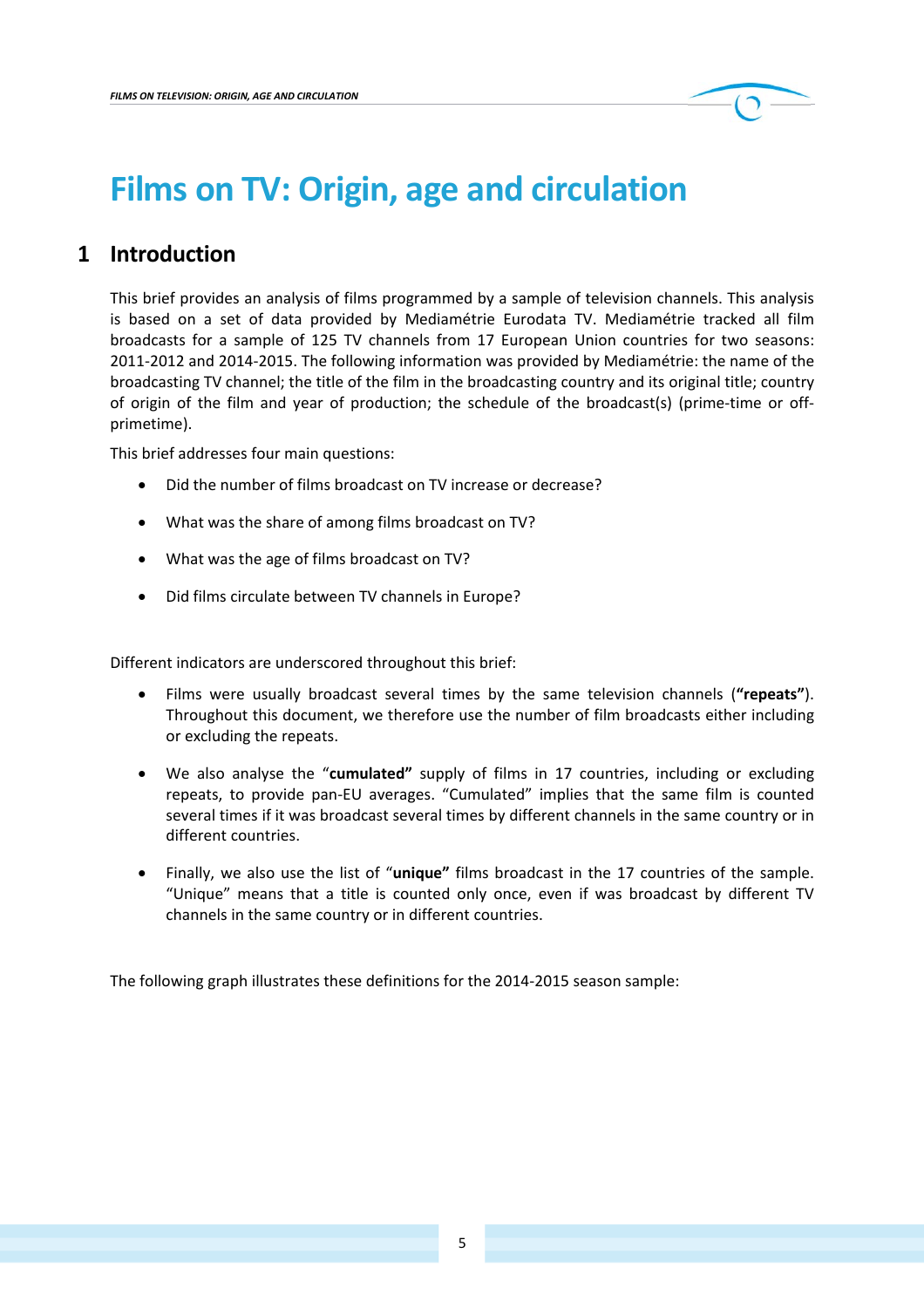**Figure 1: Composition of the 2014‐2015 season sample**

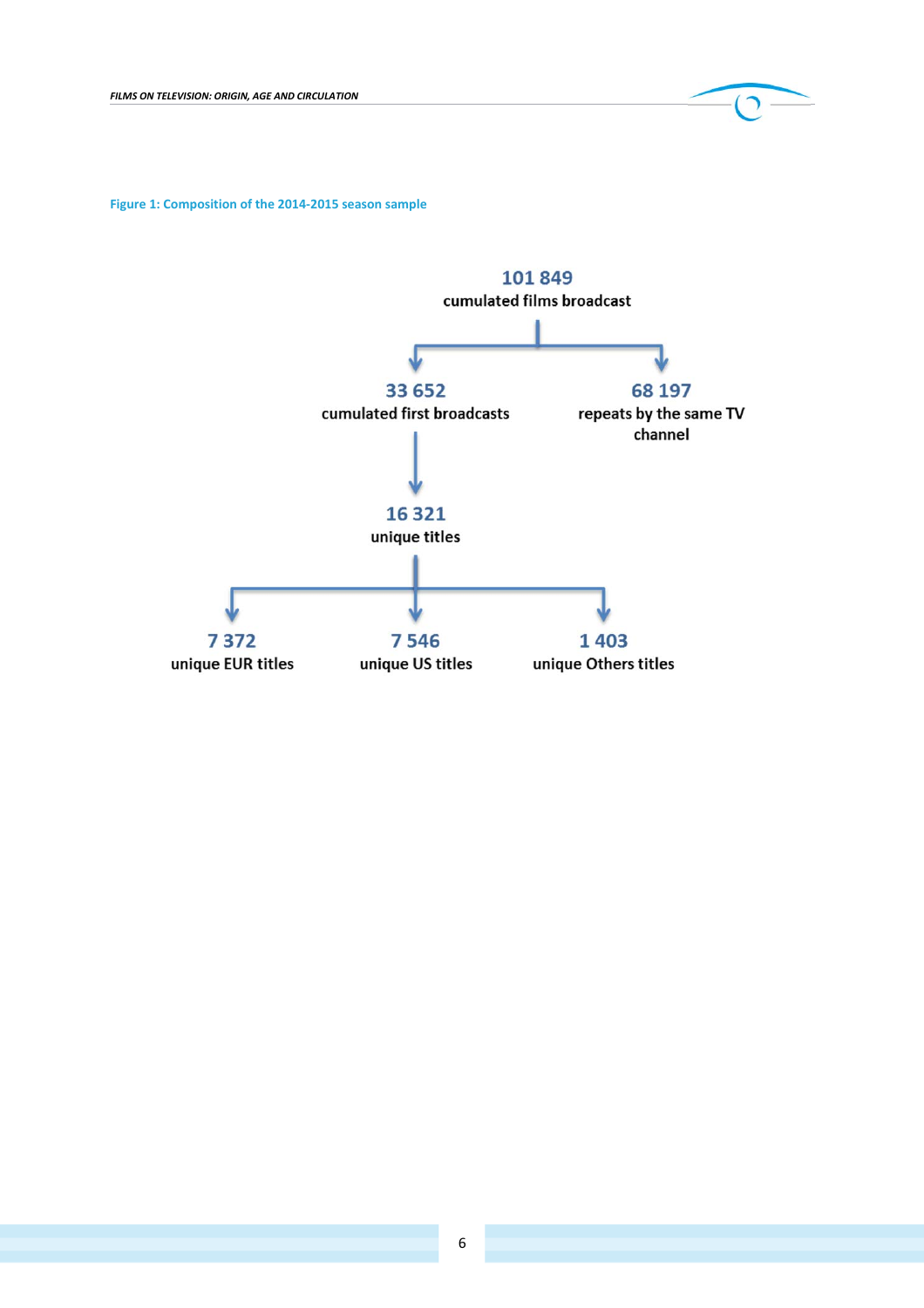

## **2 Fewer titles but more broadcasts**

- The 125 TV channels of our sample broadcast 101,849 films (including repeats) during the 2014‐2015 season, which amounts to an average of more than **2.7 film broadcasts per day**. Strong differences occurred between the free-to-air and the pay television channels:
	- o The 98 free‐to‐air channels of the sample broadcast 38,470 films (including repeats), i.e. **an average of more than 1.3 films per day**;
	- o The 27 pay channels of the sample broadcast 63,379 films (including repeats), i.e. an average of more than**7.8 films per day**.
- Excluding repeats by the same TV channels, the 101,849 broadcasts of the sample corresponded to 33,652 films, indicating that **a film was broadcast on average three times by the same TV channel**. The number of broadcasts obviously varied significantly between free TV channels (1.4 broadcasts per film on average) and pay-TV channels (6.5 broadcasts per film on average).
- The number of broadcasts (including repeats) increased when compared to the 2011‐2012 season (+12.4%). However, excluding repeats, the number of different films broadcast actually decreased (‐1.6%), indicating that **the number of broadcasts per film increased** over the period (2.6 broadcasts per film during the 2011‐2012 season vs. three during the 2014‐ 2015 season).



#### Figure 2: Number of films broadcast by the TV channels of the sample in the 2011-2012 and 2014-2015 seasons - all day.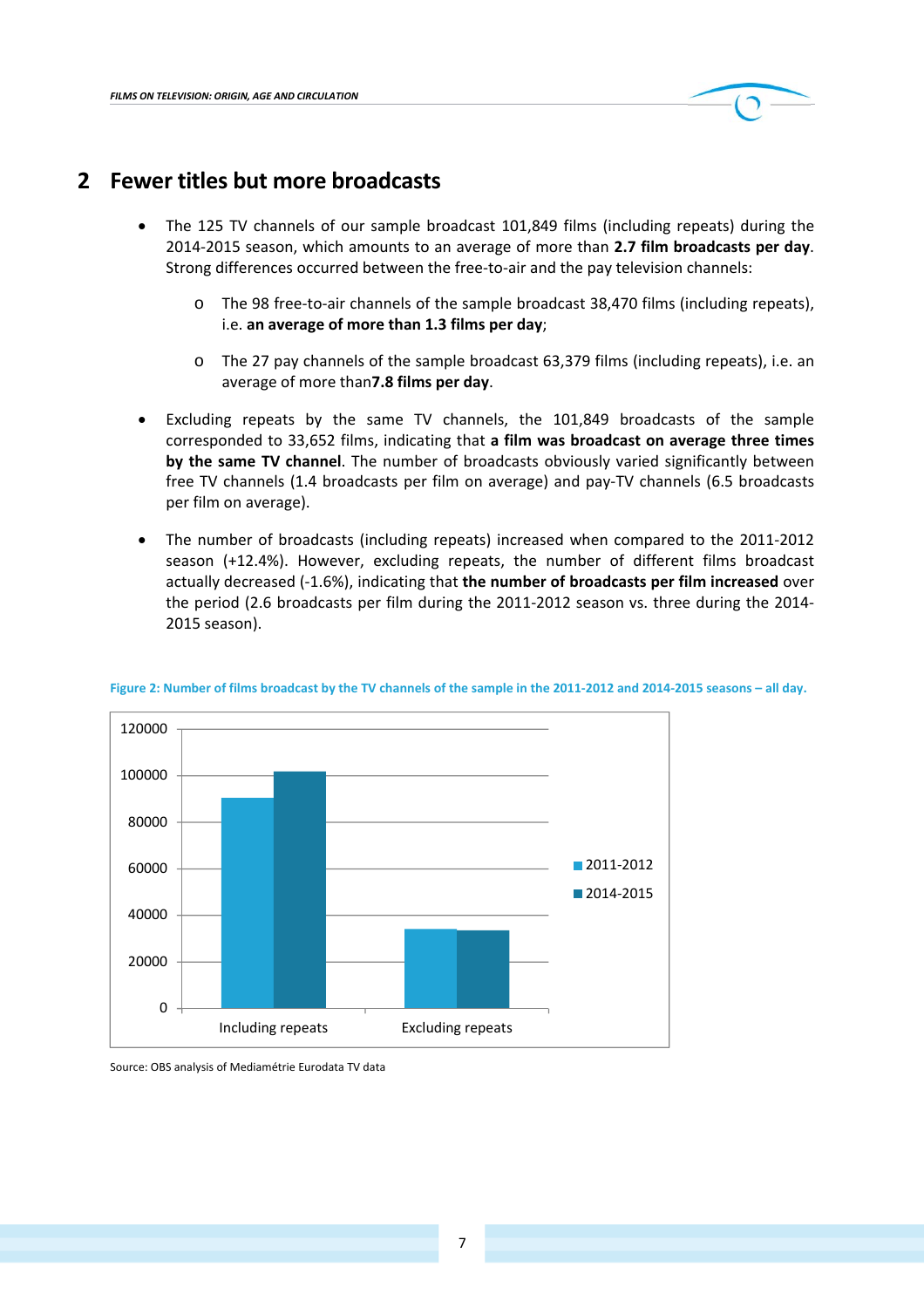

## **3 Films were mainly broadcast off‐prime‐time**

 During the 2014‐2015 season, **one‐fifth of the film broadcasts** (including repeats) **took place during prime‐time hours** – a proportion that remained stable when compared with the 2011‐2012 season.



**Figure 3: Breakdown of film broadcasts between prime‐time and rest of the day**

Source: OBS analysis of Mediamétrie Eurodata TV data

### **4 TV channels mostly offered recent films**

 The majority of films broadcast were produced relatively recently: **films produced less than 10 years ago accounted for 53% of all broadcasts**, and 48% of broadcasts when excluding repeats.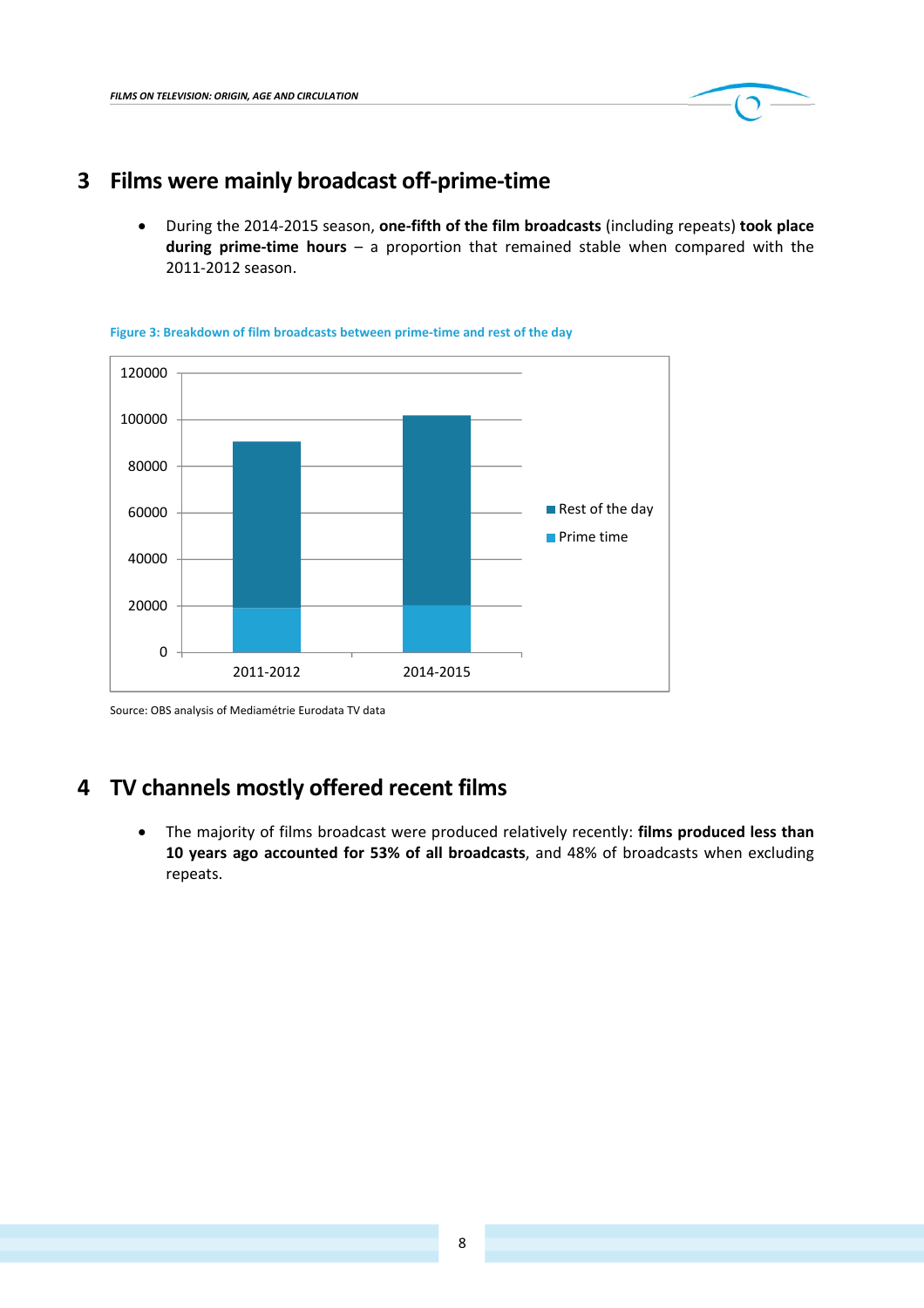

#### Figure 4: Films broadcast during the 2014-2015 season by age of production (all day - including repeats)

Source: OBS analysis of Mediamétrie Eurodata TV data

 Recent films represent an even higher proportion of films broadcast during prime‐time (59%).



Figure 5: Films broadcast during the 2014-2015 season by age of production (prime-time - including repeats)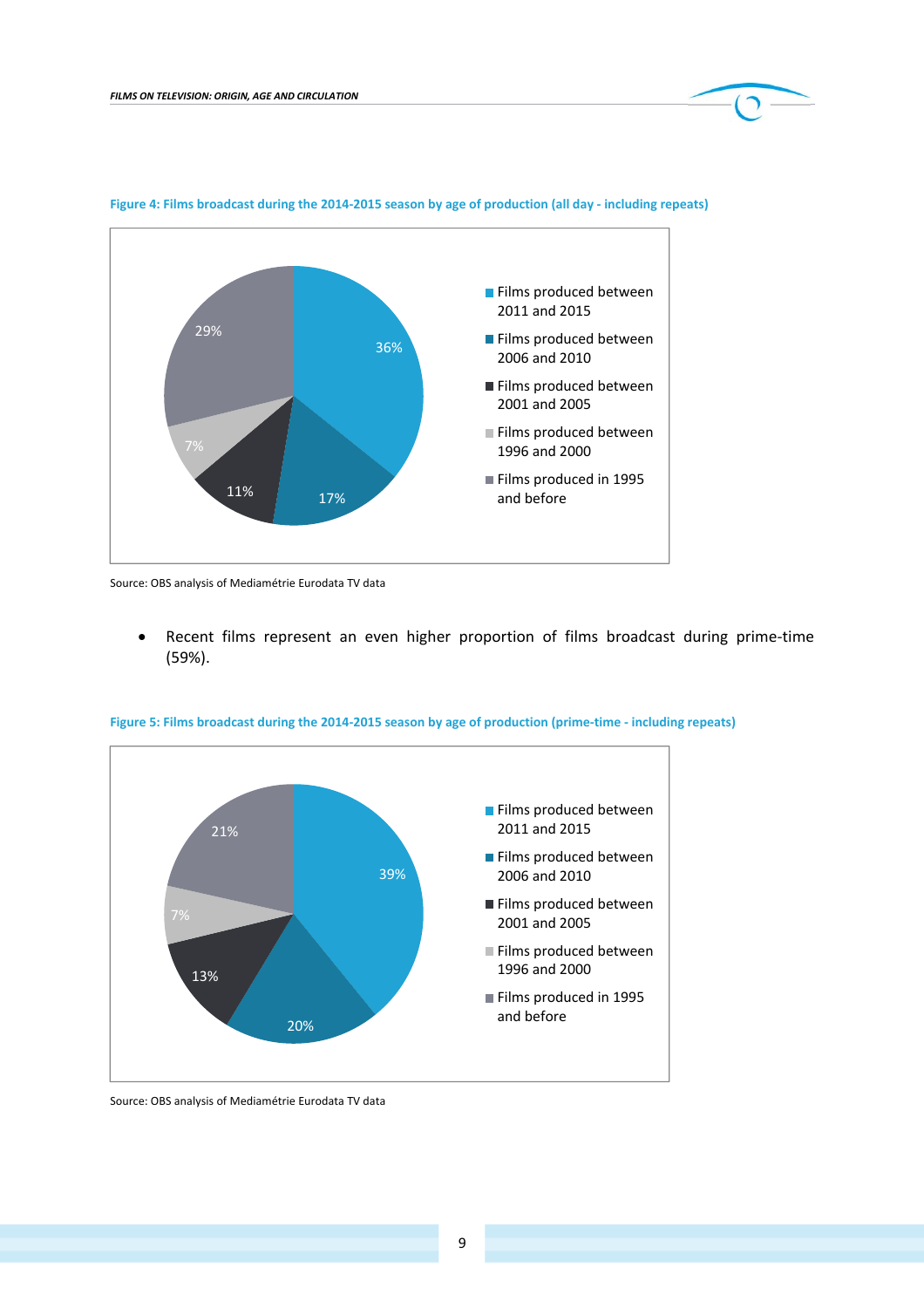

- **Pay‐TV channels tended to broadcast more recent films**: films aged 10 years or less represented 57% of broadcasts including repeats, vs. 45% for Free‐TV channels.
- This was particularly evident for very recent films (five years old or less), which accounted for 48% of the films broadcast by pay‐TV channels, vs. 16% for free‐TV channels. The disparity between the Pay‐TV and Free‐TV percentages can be explained by the earlier release window for Pay‐TV channels.

Figure 6: Films broadcast by Pay-TV channels during the 2014-2015 season by age of production (all day - including **repeats)**



Source: OBS analysis of Mediamétrie Eurodata TV data



Figure 7: Films broadcast by Free-TV channels during the 2014-2015 season by age of production (all day - including **repeats)**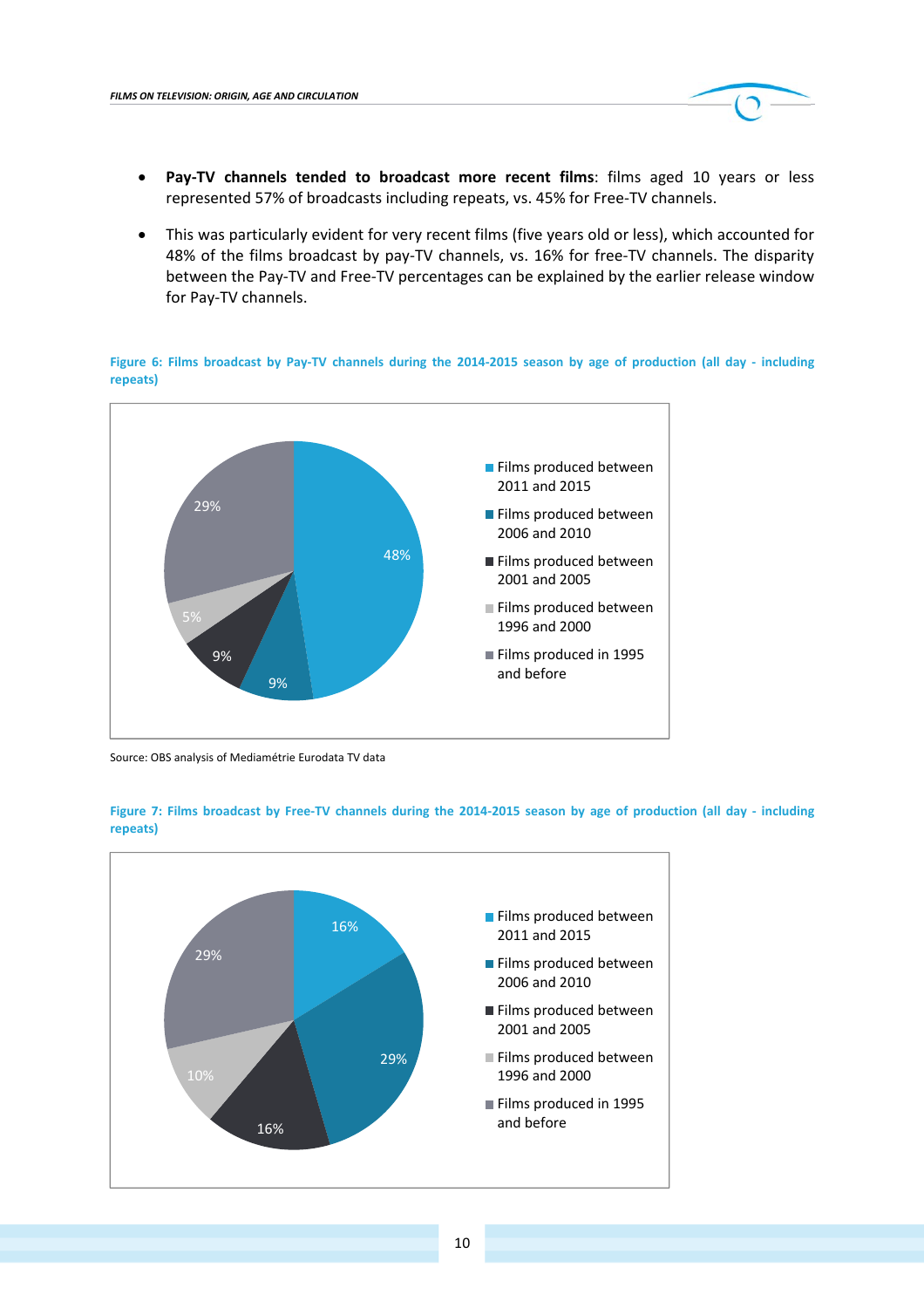

Source: OBS analysis of Mediamétrie Eurodata TV data

### **5 Repeats increased more for older films**

 When compared to the 2011‐2012 season, the number of repeats in the 2014‐2015 season increased both for recent films (10 years old or less) and for older films (more than 10 years old). However, **the number of broadcasts for older films increased more, comparatively.**

|  |  |  | Table 1: Average rate of repeat of films by age of production for the 2011-2012 and 2014-2015 seasons |
|--|--|--|-------------------------------------------------------------------------------------------------------|
|--|--|--|-------------------------------------------------------------------------------------------------------|

|                                  | 2011-2012 | 2014-2015 | Change |
|----------------------------------|-----------|-----------|--------|
| All films                        | 2.6       | 3.0       | $+14%$ |
| Films aged 10 years or<br>less   | 3.1       | 3.3       | $+8%$  |
| Films aged more than<br>10 years | 2.2       | 2.8       | $+23%$ |

Source: OBS analysis of Mediamétrie Eurodata TV data

#### **6 Fewer than one‐third of films broadcast were from the EU**

- **Films produced in the EU accounted for 31% of films broadcast** by the TV channels of the sample during the 2014-2015 season. This share was slightly lower when considering only prime‐time hours (26%).
- **The 31% share of EU films breaks down into 16% national films and 15% EU non‐national films**, indicating a significant level of circulation of films as regards broadcasting on TV.



Figure 8: Films broadcast during the 2014-2015 season by country of origin (all day - including repeats)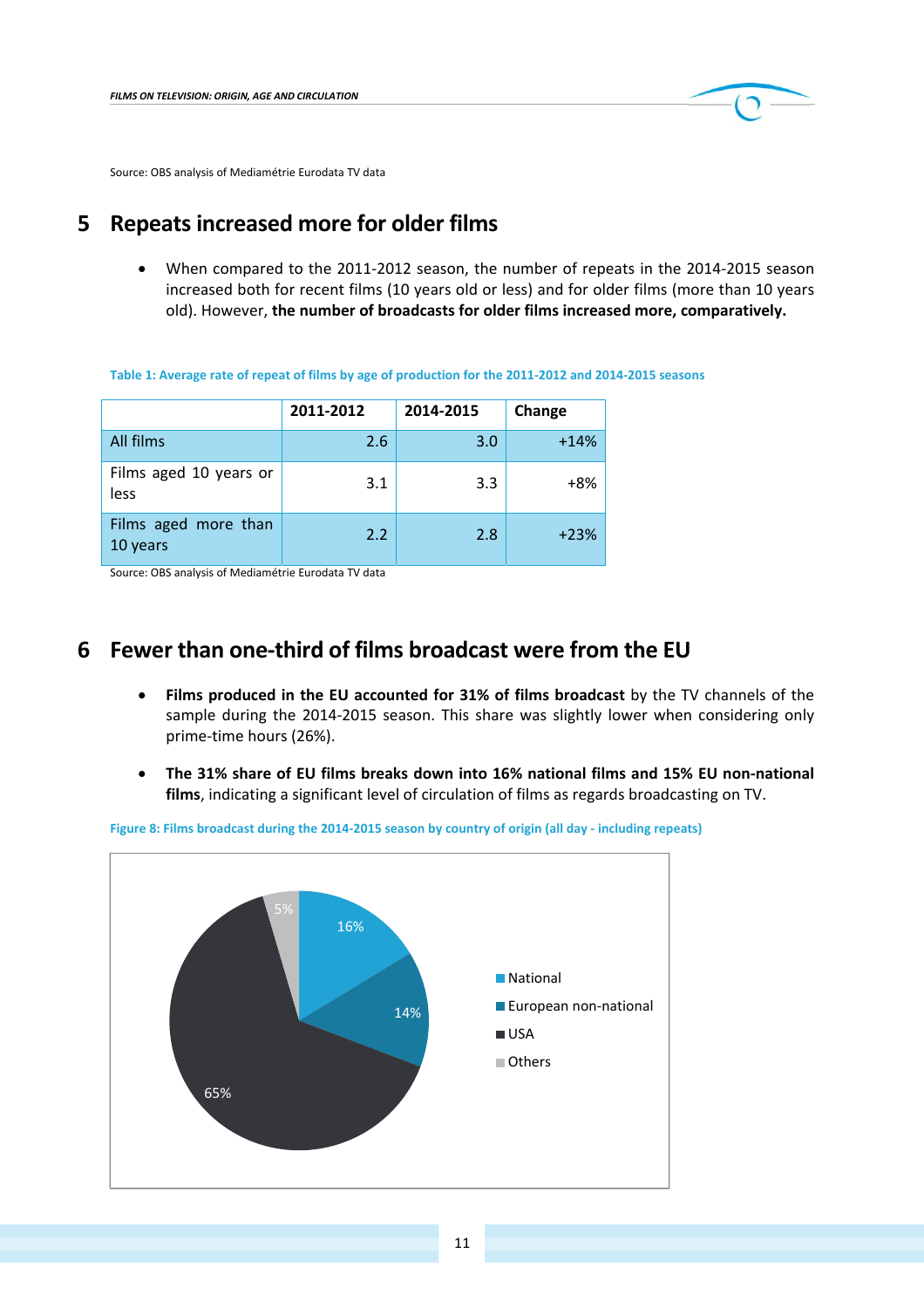

Source: OBS analysis of Mediamétrie Eurodata TV data



Figure 9: Films broadcast during the 2014-2015 season by country of origin (prime-time - including repeats)

Source: OBS analysis of Mediamétrie Eurodata TV data

 **The share of EU films increased for the 2014‐2015 season** when compared with 2011‐2012, both for all day broadcasts (31% vs. 28%) and prime‐time broadcasts (26% vs.23%).



Figure 10: Films broadcast during the 2011-2012 season by country of origin (all day - including repeats)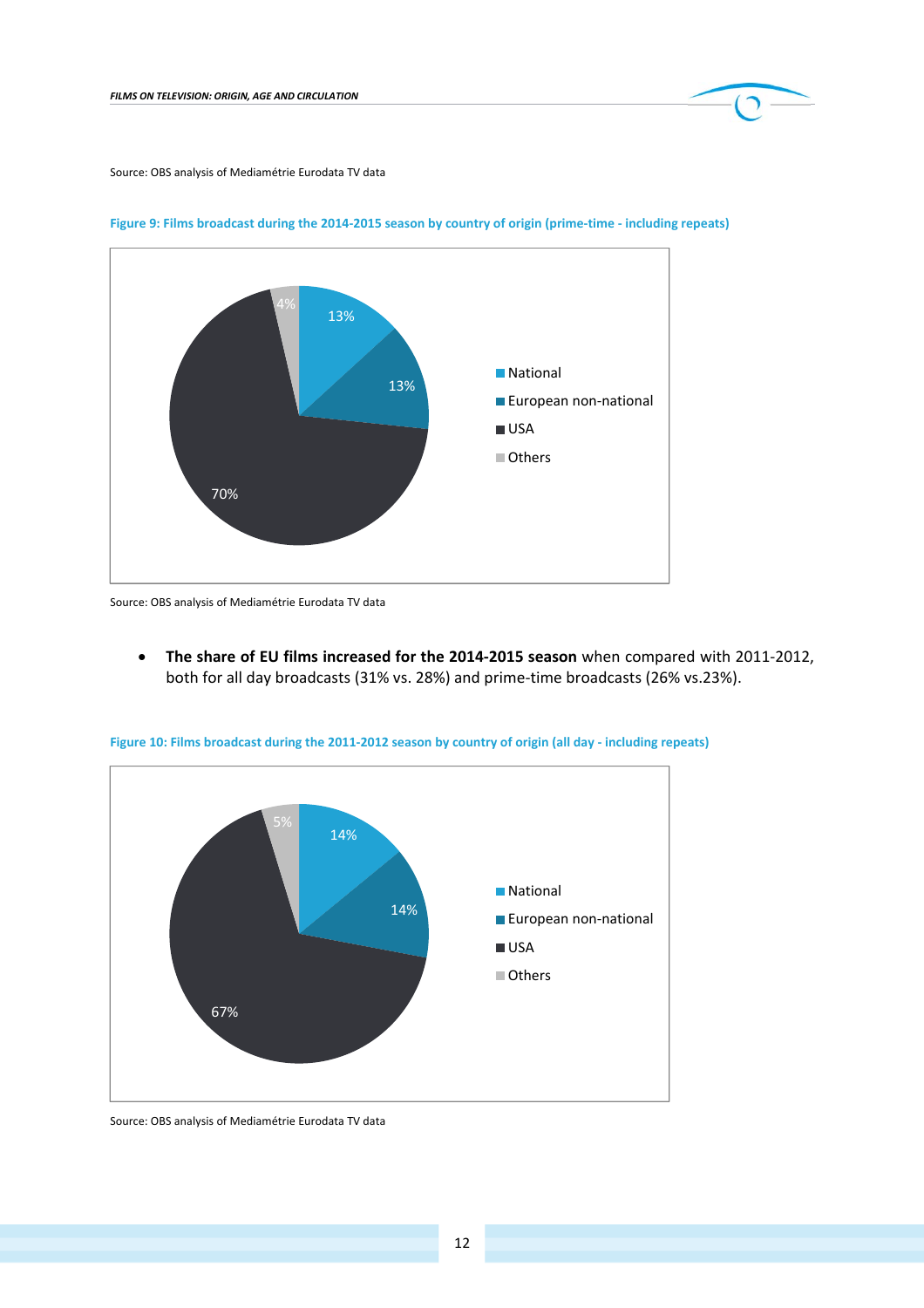

#### Figure 11: Films broadcast during the 2011-2012 season by country of origin (prime-time - including repeats)

Source: OBS analysis of Mediamétrie Eurodata TV data

- The share of EU works was globally comparable between Free‐TV and Pay‐TV channels. But for very recent films (five years old or less), Pay‐TV channels tended to have a higher share of, as they probably systematically broadcast the more recent, the number of which surpassed the number of US films.
- The representativity of the sample is limited by the number and type of channels included. The following results are therefore indicative:
	- o **The share of broadcast varied significantly between 20% or less** (in the UK, Denmark, Ireland and Slovenia) **and 40% or more** (in France, Italy, the Czech Republic and Finland).
	- o Within the share of, the portion of national films also varied between 20% or less (in Slovenia, Poland, Ireland, Denmark and Belgium) and 50% or more (in France, Italy, the UK, the Czech Republic, Sweden and Finland).
	- o A high share of was linked to a high share of national films. Non‐national tended to complement national films, but usually did not constitute a substitute for them. One exception may have been Belgium, where for linguistic reasons a rather high ratio of (38%) comprised mainly non‐national (French and Dutch).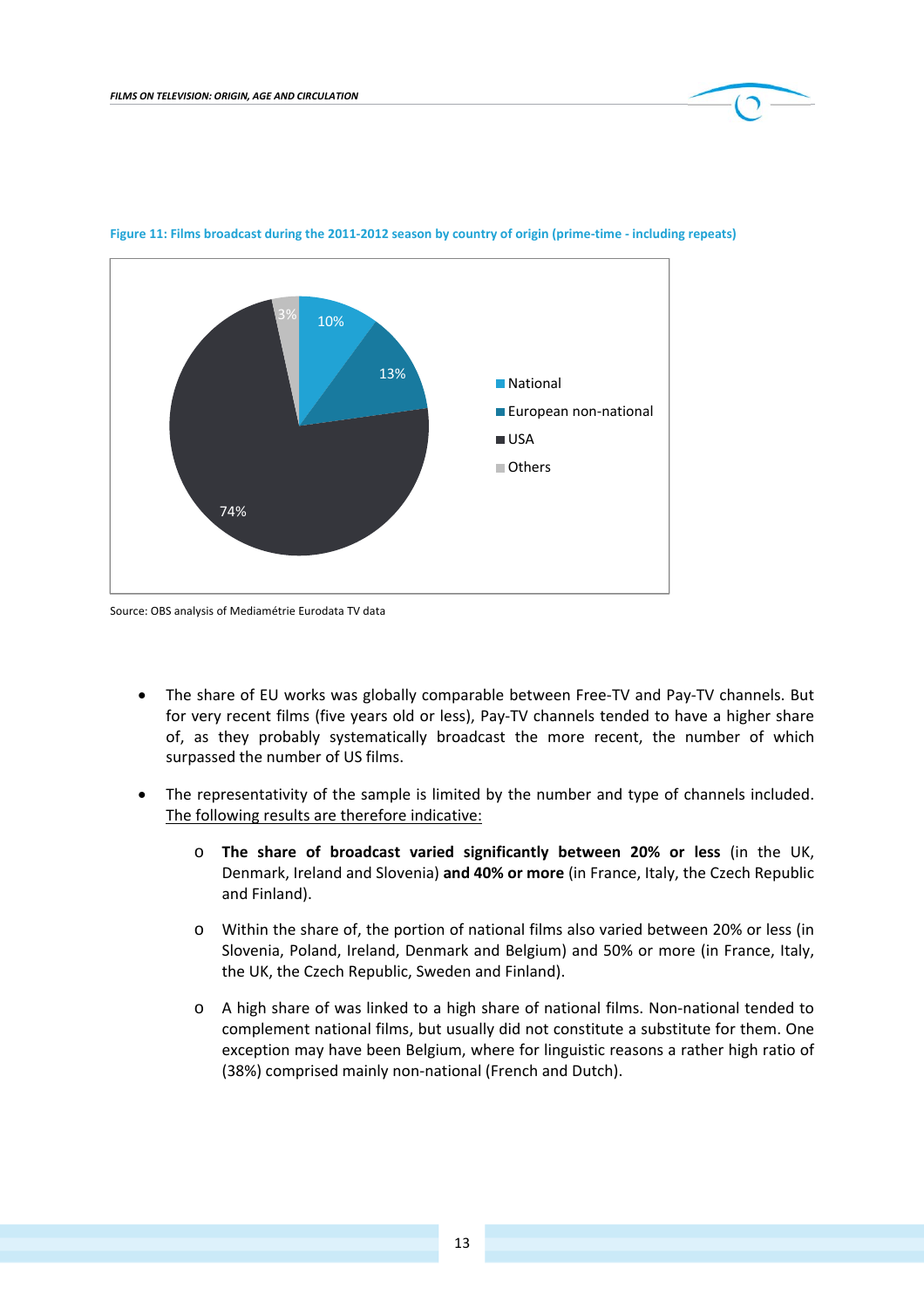14

 US films circulated more than EU films: **EU films were broadcast in an average of 1.3 countries during the same year, while US films were broadcast in an average of 2.8 countries during the same year**. This circulation difference between European and US films explains why, although representing 45% of unique films broadcast, only accounted for 27%

Others

20% 17% 14% 14% 8% 6% 4% 3%  $2\% - \frac{2\%}{10\%}$ **FR IT DE ■GB**  $\blacksquare$  CZ  $\blacksquare$ ES  $\blacksquare$ FI HU **AT** NL

#### **Figure 12: Breakdown of unique EU films broadcast during the 2014‐2015 season by country of origin**

## **7 Two‐thirds of films were broadcast only in one country**

- A total of 33,652 different films were broadcast in the 17 countries of our sample during the 2014‐2015 season. However, the same film may have been broadcast in different countries. The list of unique films broadcast in our sample comprised 16,321 titles, indicating that, on average, a film was broadcast in the same year in two countries. However, **most of the films (67%) were broadcast in only one country**.
- Out of these 16,321 titles, 7,372 were produced in the EU (45%), 7,546 in the USA (46%) and 1,403 in another region of the world (9%).
- **Out of the 7,372, the top five countries of production accounted for 74%**, and the top 10 for 91%.

Source: OBS analysis of Mediamétrie Eurodata TV data

of total films broadcast.

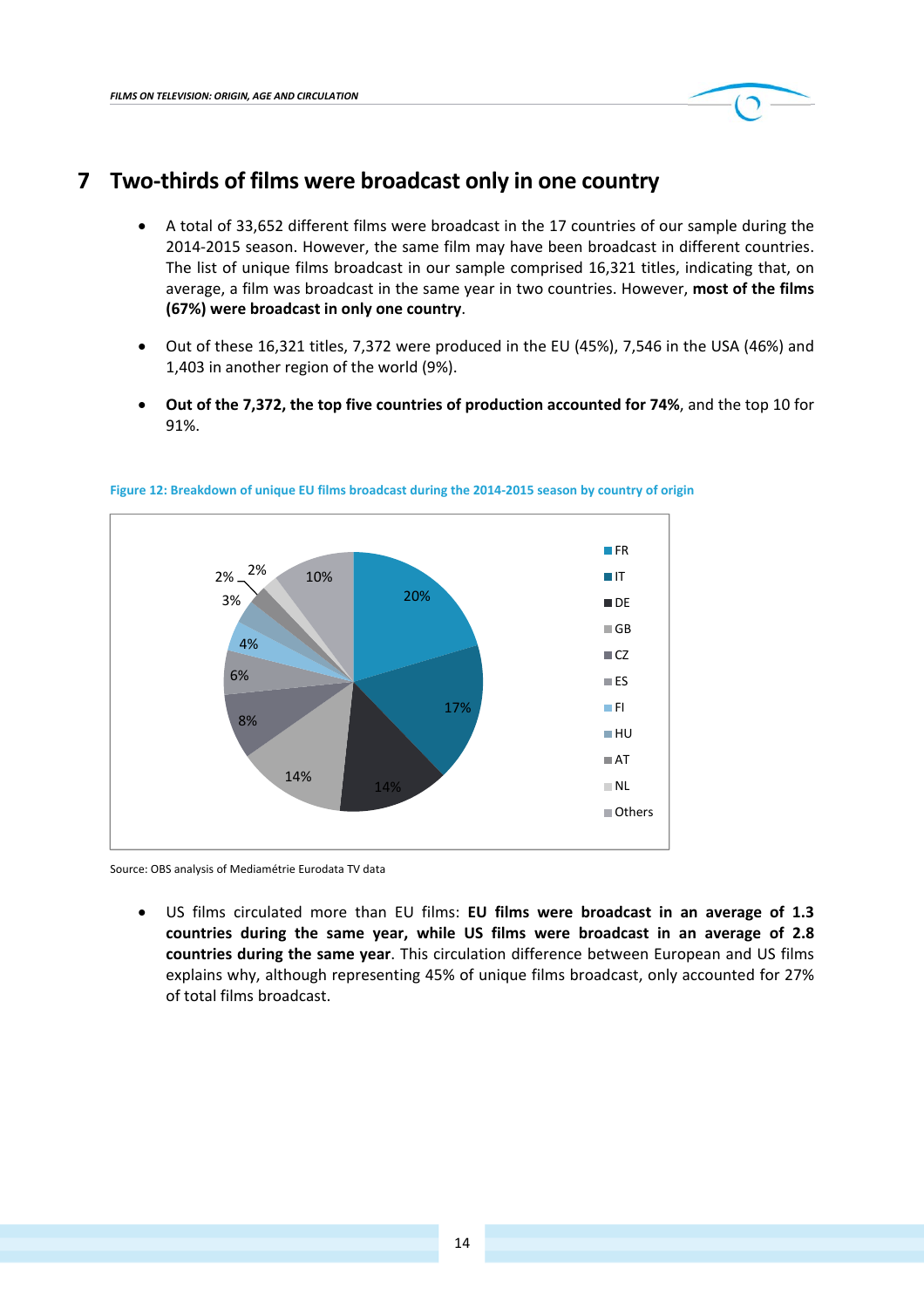

#### Figure 13: Breakdown of films broadcast during the 2014-2015 season by number of countries of broadcast

Source: OBS analysis of Mediamétrie Eurodata TV data

 Recent films (produced 10 or fewer years ago) were also broadcast in more countries during the same year (2.2 countries on average) than films produced more than 10 years ago (1.8 countries on average).

#### **Title Year of Production Country Number of broadcast countries** Hitch 2005 US 15 Avatar 2009 US 14 Cop Out 2010 US 14 Night at the Museum: Battle of the Smithsonian **2009** US 14 No Strings Attached **14** 2011 US 14 Rush Hour 3 2007 US 14 Taken 2008 FR 14 Taken 2 2012 FR 14 The Heartbreak Kid **14** and 2007 US 14 The Proposal 2009 US 14

#### **Table 2: The top 10 films by number of broadcasting countries during the 2014‐2015 season**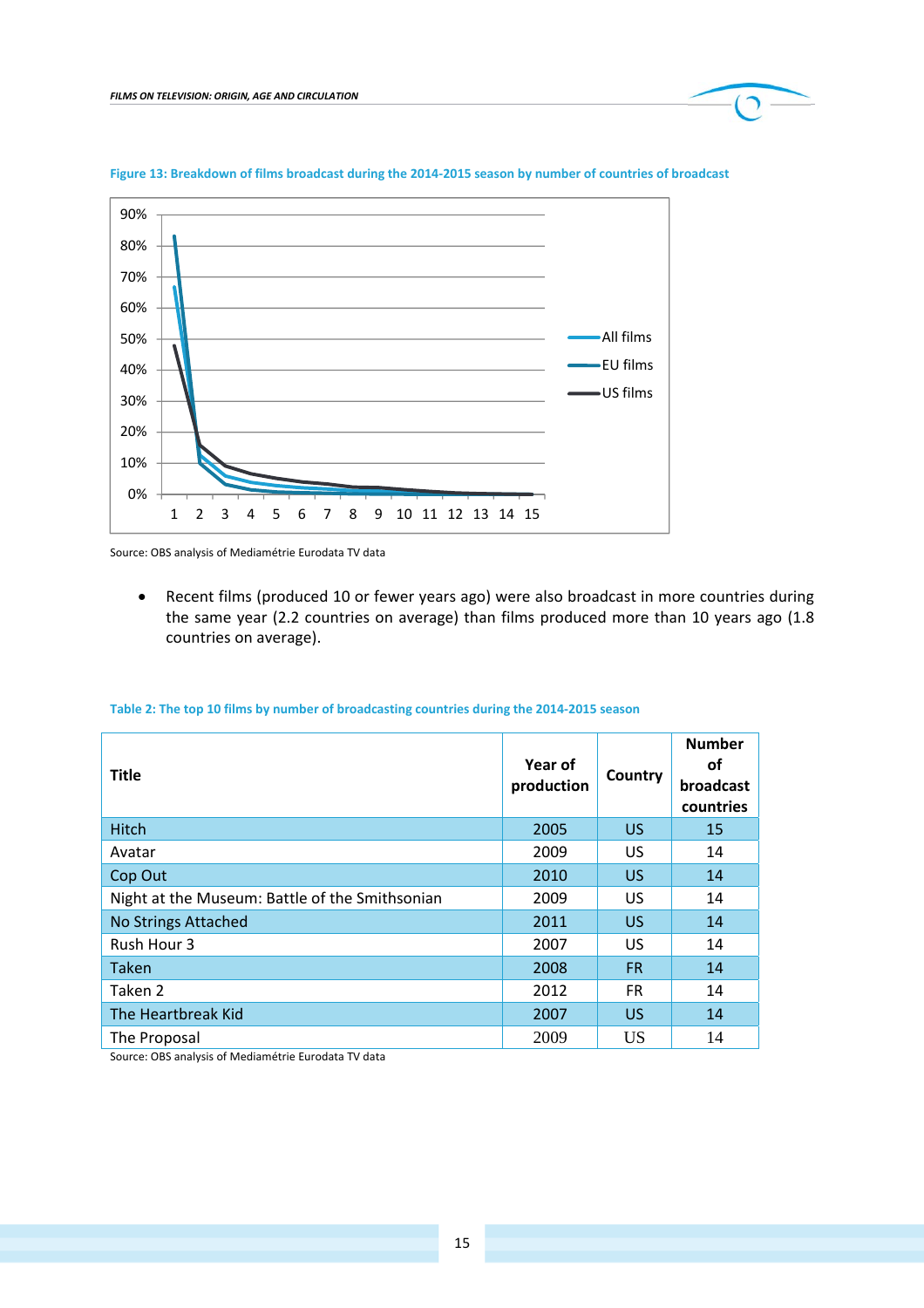

### **8 French, British, German and Austrian films circulated better**

- Several countries displayed a strong export ratio of their films<sup>1</sup>, meaning that a significant proportion of the broadcasts took place in another country of the sample: **the majority of the broadcasts of films produced in France, Germany, the United Kingdom and Austria took place outside the country of production.**
- For other countries, the majority of the broadcasts occurred in the country of production (Italy, the Czech Republic, Spain, Finland, Hungary and the Netherlands).
- Language obviously played a role in the ability to export:
	- o Belgium was the primary export country for French and Dutch films.
	- o The Netherlands was the primary export country for Belgian films; France came second.
	- o Germany was the primary export country for Austrian films.
	- o Austria was the fourth‐most‐significant export country for German films.
	- o The UK was the primary export country for Irish films.



Figure 14: Breakdown of broadcasts in and outside the country of origin by country of origin (season 2014-2015)

Source: OBS analysis of Mediamétrie Eurodata TV data

<u> 1989 - Johann Barn, mars ann an t-Amhain an t-Amhain ann an t-Amhain an t-Amhain an t-Amhain an t-Amhain an t-</u>

 $1$  The analysis is limited to the top 10 countries in the sample in terms of number of films produced and broadcast. Even so, the figures should be regarded as indicative.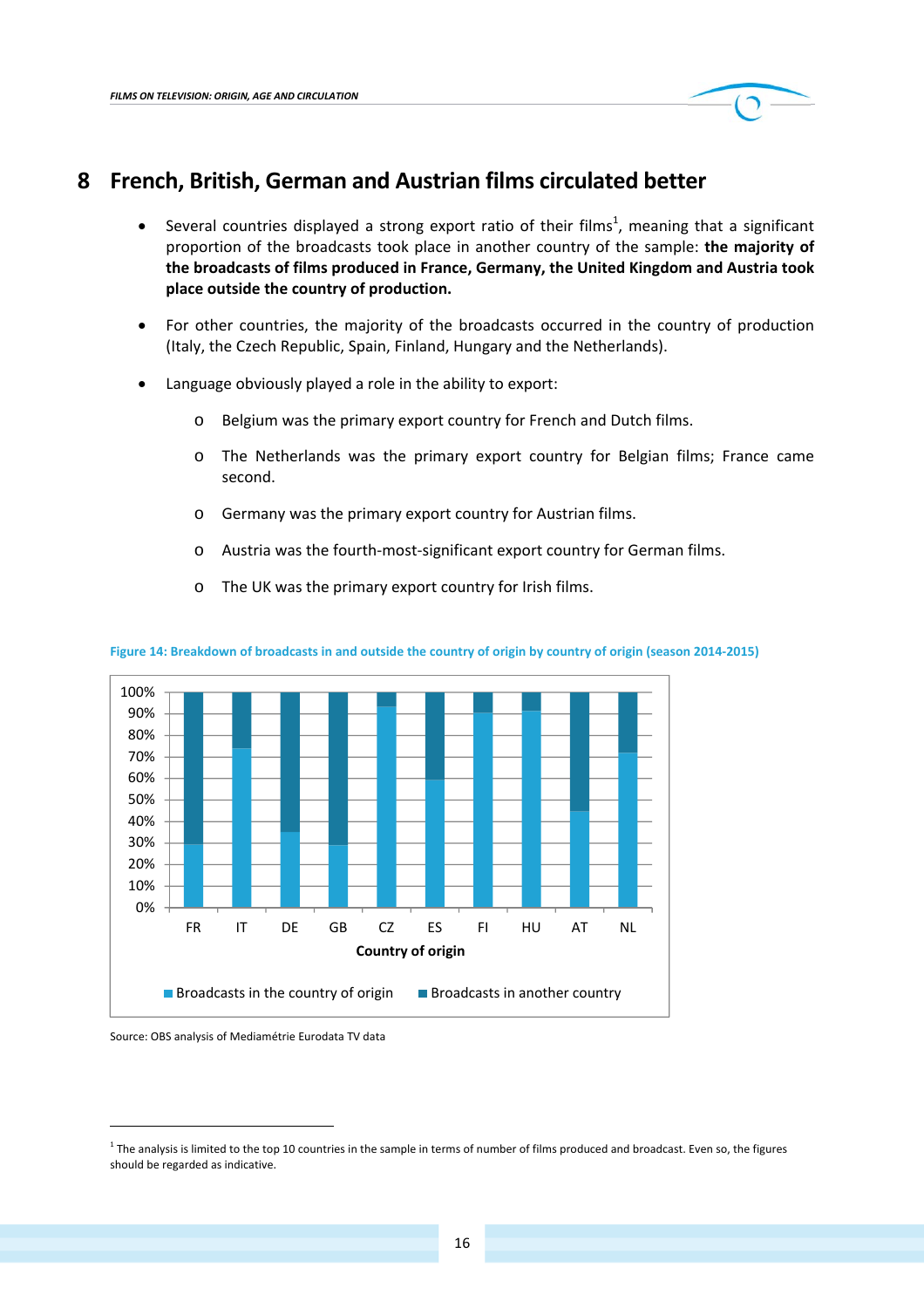

## **Annex: list of TV channels of the sample**

**Table 3: List of TV channels included in the sample**

| Channel              | Country   |
|----------------------|-----------|
| <b>ATV</b>           | AT        |
| ORF1                 | AT        |
| ORF <sub>2</sub>     | AT        |
| 2BE                  | <b>BE</b> |
| BE1                  | <b>BE</b> |
| CANVAS               | <b>BE</b> |
| EEN                  | <b>BE</b> |
| La1                  | <b>BE</b> |
| La <sub>2</sub>      | <b>BE</b> |
| RTL-TVI              | BE        |
| <b>VIER</b>          | <b>BE</b> |
| <b>VITAYA</b>        | BE        |
| <b>VTM</b>           | <b>BE</b> |
| CT1                  | CZ        |
| CT <sub>2</sub>      | CZ        |
| <b>NOVA</b>          | CZ        |
| Prima                | CZ        |
| <b>ARD</b>           | DE        |
| Kabel eins           | DE        |
| PRO <sub>7</sub>     | DE        |
| <b>RTL</b>           | DE        |
| RTL II               | DE        |
| SAT.1                | DE        |
| Sky Cinema           | DE        |
| <b>Sky Nostalgie</b> | DE        |
| VOX                  | DE        |
| ZDF                  | DE        |
| DR1                  | DK        |
| DR <sub>2</sub>      | DK        |
| Kanal 4              | DK        |
| Kanal 5              | DK        |
| TV <sub>2</sub>      | DK        |
| TV <sub>3</sub>      | DK        |
| Antena 3             | ES        |
| Canal Sur            | <b>ES</b> |
| <b>CUATRO</b>        | ES        |
| La <sub>1</sub>      | ES        |
| La <sub>2</sub>      | ES        |
| <b>LA SEXTA</b>      | ES        |
| Tele 5               | ES        |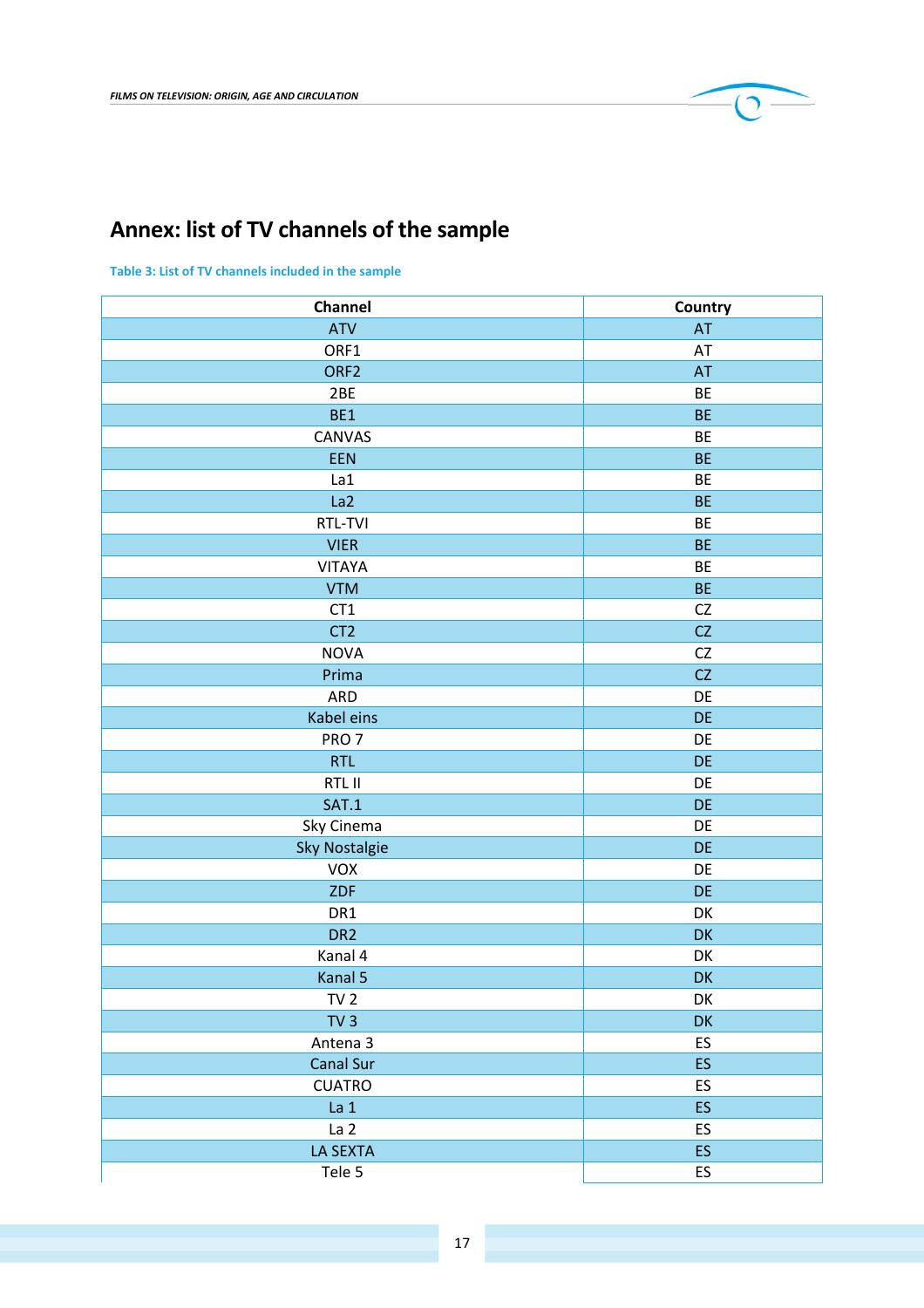

**Channel Channel Country** 

Rai 1 IT